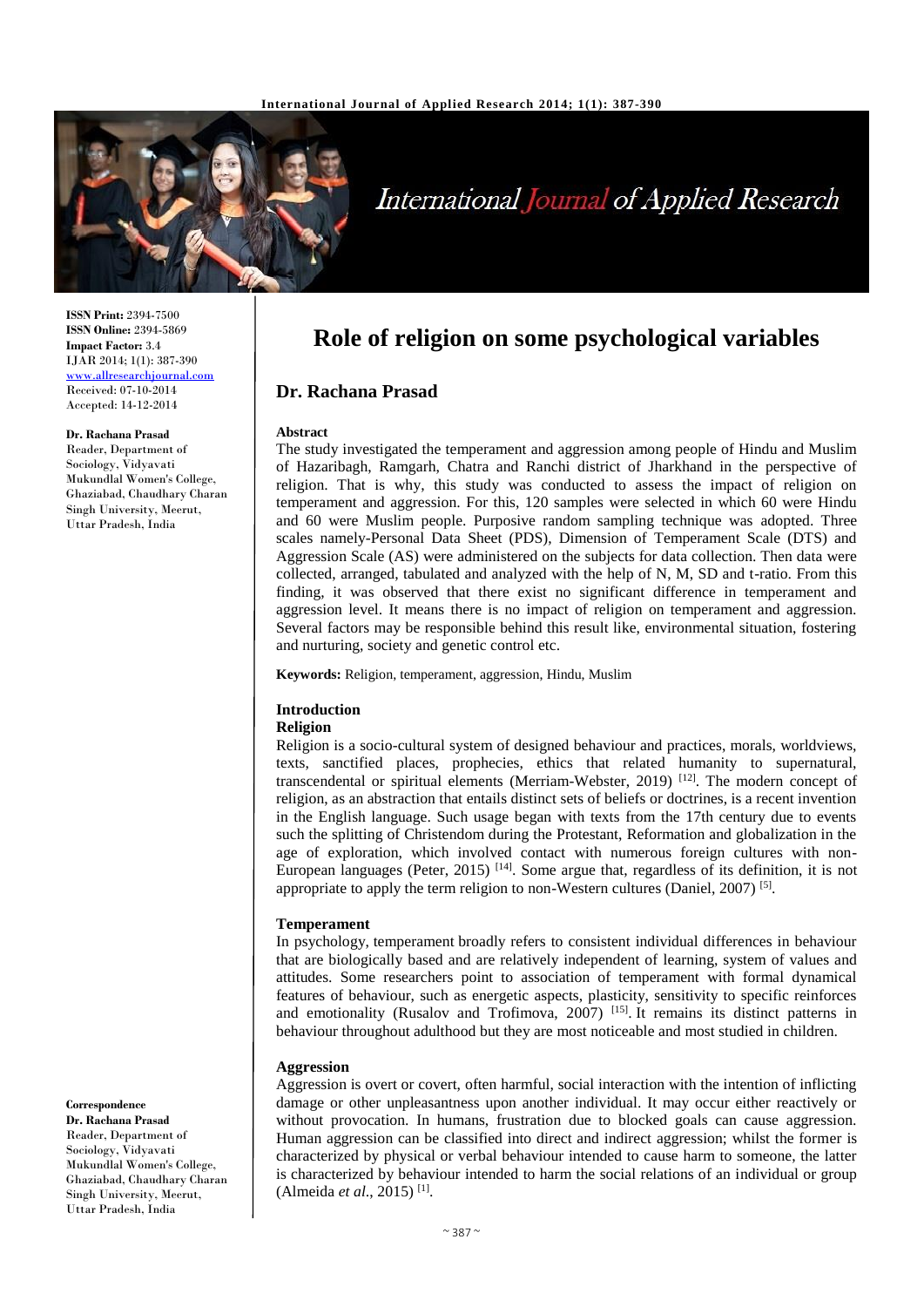## **Hindu**

The historical meaning of the Hindu has evolved with time. Hindus are persons who regard themselves as culturally, ethnically or religiously adhering to aspects of Hinduism (Lorenzen, 2006)<sup>[9]</sup>. Historically, the term has also been used as a geographical, cultural and later religious identifier for people living in the Indian subcontinent. (Hawley *et al*., 2006) [8] .

## **Muslim**

Muslims or Islamic people are follow or practice Islam, a monotheistic Abrahamic religion. Muslims consider the holy book Quran, to be the verbatim word of God as revealed to the Islamic prophet and messenger Muhammad. The majority of Muslims also follow the teachings and practices of Muhammad (Sunnah) as recorded in traditional accounts (The Qur'an and Sayings of Prophet Muhammad, 2007) [16] . "Muslim" is an Arabic word meaning "submitter" to God (Muslim.etymonline.com, 2015)<sup>[13]</sup>.

## **Review of literature**

Argyle and Hallahmi  $(1989)$ <sup>[3]</sup> found that, results about the criteria of religious emotion and membership in church. Of course it is necessary to be said that here the term of discrete mental temperament hasn't been applied literally, rather the meaning of it is to refer to the concept of stubbornness and lack of concern about others. However the same studies have shown continuously that religious persons gain more scores in scale of lying. This finding requires to be explained too, because the scale of lying in such cases hasn't been used as a criterion for assessment of honesty, rather it has been studied more as a criterion for assessment of surrendering and satisfaction, obedience and conformity.

Argyle  $(2000)$ <sup>[2]</sup> shown that, religion has no relationship with two main factors of extroversion and indignant mental temperament. But the same studies indicate that the scale of discrete mental temperament has had negative relation with religiosity in a relatively stable manner.

People who believe in religion and follow a general set of religious principles usually do not challenge authority figures. These people abide by the rules and procedures that are set forth by those people who are regarded as authority figures. Therefore, religious people will follow the rules and will avoid doing things like committing crime or acting aggressively, which are discouraged (Ellis, 1985)<sup>[6]</sup>.

Social bonds change over time as a person's social interactions, socialization, and other processes change. Weak bonds to religion, institutions, or others may make a person more susceptible to act deviantly due to the belief that there is no one or nothing to which to answer. Strong bonds to religion, institutions, or others cause a person to feel responsible to society and other people for his or her actions, so deviance is less likely. Engaging in deviant acts further weakens already compromised social bonds. It weakens a person's belief in morality, decreases attachments to other people, and reduces commitments. However, bonds may be strengthened by refraining from involvement in deviant acts (Matsueda, 1989)<sup>[11]</sup>.

In another study, Evans, Cullen, Dunaway and Burton (1995) [7] examined the negative relationship between crime and religion, either independently or in combination with other factors. Evans *et al*. concluded that, of all of the measures used to determine religiosity, religious activity had the greatest effect on criminality.

Acting aggressively, with the intent to cause harm, violates the principles of religion. Yinger  $(1970)$  [18] and Kant stated that faith in God and religion help people to deal with everyday stresses, thereby eliminating the need to behave aggressively (Wood, 1970)<sup>[17]</sup>. Therefore, when a person has no religious faith or low religiosity, that person might be more accepting of aggression, and may be more likely to act aggressively.

## **Aims and objectives**

The present research work has been done with the following aims and objectives:

- 1. To measure the temperament between Hindu and Muslim religion.
- 2. To measure the aggression between Hindu and Muslim religion.

## **Hypothesis**

On the basis of aims and objectives, following hypotheses were formulated.

 $H_1$  Hindu people will have less temperament than Muslim people.

H<sup>2</sup> Hindu people will have less aggression than Muslim people.

## **Methodology**

- **1. Sample:** 120 Samples were selected.
- **2. Method of sample selection:** Purposive random sampling technique were used.
- **3. Sample distribution**



**4. Sample Area:** 120 samples were selected from Hazaribag, Ramgarh, Chatra and Ranchi district of Jharkhand in India.

#### **Tools used**

- **1. Personal Data Sheet (PDS):** This PDS was prepared by researcher himself. It was prepared to require some demographic information i.e. name, age, religion, sex and residence etc.
- **2. Dimension of Temperament Scale (DTS):** This scale was used to measure the temperament of people. This scale has been developed by Chadha and Chandana in 1971 and published by National Psychological Corporation, Agra.
- **3. Aggression Scale:** This scale was used to measure the Aggression level of people. This scale has been developed by Mathur and Bhatnagarin 1985 [10] and published by Rakhi Prakashan, Agra.

#### **Result and discussion**

Since, this research work was done to measure the level of temperament and Aggression of Hindu and Muslim people in relation to their religion.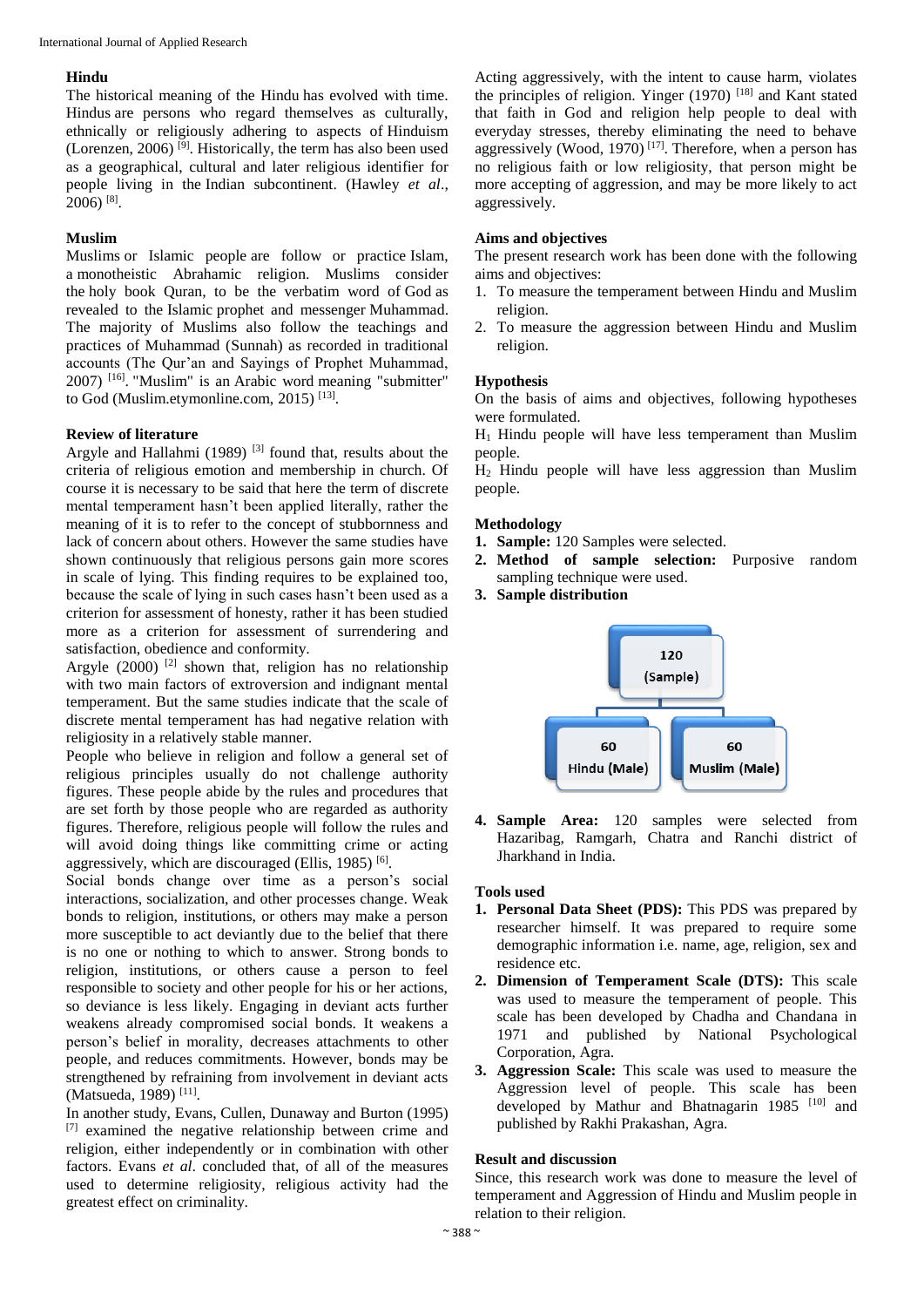#### **1. Role of religion on temperament**

At first, researcher has measure the impact of religion on temperament of Hindu and Muslim people. For this, 120 samples were selected where 60 were Hindu and 60 were Muslim male subjects. Two scales Personal Data Sheet and Dimension of Temperament Scale were administered on selected samples. The data were tabulated in following table no-1.

Table 1: (N, M, SD and t-ratio of Hindu and Muslim people on temperament)

| Hindu (male)          |      |      | <b>Muslim</b> (male) |  |           |         | p     |  |  |  |
|-----------------------|------|------|----------------------|--|-----------|---------|-------|--|--|--|
|                       | M    | SD   | N                    |  | <b>SD</b> | t-ratio |       |  |  |  |
| 60                    | 93.8 | 6.04 | 60                   |  | 8.38      |         | $NS*$ |  |  |  |
| $N = Not Significant$ |      |      |                      |  |           |         |       |  |  |  |

According to above table no.-1, it is observed that, the N, M, SD of Hindu people on temperament scale are 60, 93.8, 6.04 respectively. While on the other hand, the N, M, SD of Muslim people on temperament scale are 60, 91.02 and 8.38 respectively. The t-ratio between these two groups is 1.35, which is not statistically significant at any level. It means Hindu people and Muslim people are not different on temperament in term of religion. So, the hypothesis made in this regard which states that, "Hindu people will have less temperament than Muslim people" is rejected. So, it can be concluded that there is no difference between Hindu and Muslim people in term of religion on temperament. It means temperament is not affected by religion.

It can be represented by following figure.



#### **2. Role of religion on aggression**

Secondly, researcher has measure the impact of religion on aggression of Hindu and Muslim people. For this, 120 samples were selected where 60 were Muslim people and 60 were Hindu people. Two scales Personal Data Sheet and Aggression Scale were administered on selected samples. The data were tabulated in following table no-

**Table 2:** (N, M, SD and t-ratio of Hindu and Muslim people on aggression)

| Hindu (male) |        |       | <b>Muslim</b> (male) |  |    |         | p   |
|--------------|--------|-------|----------------------|--|----|---------|-----|
|              |        | SD    |                      |  | SD | t-ratio |     |
| 60           | 160.38 | 34.06 | 60                   |  | 32 | .48     | NC* |
| <b>JATO</b>  |        |       |                      |  |    |         |     |

\*NS = Not Significant

According to above table no.-2, it is observed that, the N, M, SD of Hindu people on aggression scale are 60, 160.38,

34.06 respectively, while other hand the N, M, SD of Muslim people on aggression scale are 60, 154.02 and 32.15 respectively. The t-ratio between these two groups is 1.48, which is not statistically significant at any level. It means Hindu people and Muslim people are not differ on aggression in term of religion. So, the hypothesis made in this regard which states that, "Hindu people will have less aggression than Muslim people" is rejected. So, it can be concluded that there is no difference between Hindu and Muslim people in term of religion on aggression. It means aggression also not affected by religion.

It can be represented by following figure:



#### **Main findings**

- 1. There is no significant difference between Hindu and Muslim people in term of temperament. It means religion is not important factor for temperament of people.
- 2. There is also no significant difference between Hindu and Muslim people in term of aggression also. It means religion is not important factor for aggression of people.

#### **References**

- 1. Almeida DE, Rosa Maria M, Cabral JC. Centurion; Narvaes R. Behavioural, Hormonal and Neurobiological Mechanisms of Aggressive Behaviour in Human and Nonhuman Primates. Physiology & Behaviour. 2015;143:121-135.
- 2. Argyle M. Psychology and religion. London and New York: Rutledge, 2000.
- 3. Argyle M, Hallahmi B. The social psychology of religion. Boston: Rutledge & Kegan Paul, 1989.
- 4. Chadha NK, Chandna S. Manual for Dimensions of Temperament Scale. National Psychological Corporation, Agra, 1971.
- 5. Daniel D. The Western Construction of Religion: Myths, Knowledge, and Ideology. Baltimore, Md.: Johns Hopkins University Press, 2007.
- 6. Ellis L. Religiosity and Criminality. Sociological Perspectives. 1985;28(4):501-520.
- 7. Evans TD, Cullen FT, Dunaway RG, Burton VS. Religion and crime re-examined: The impact of religion, secular controls and social ecology on adult criminality. Criminology. 1995;33:195-224.
- 8. Hawley, John Stratton, Narayanan, Vasudha. The Life of Hinduism, University of California Press, 2006, 10-11.
- 9. Lorenzen David N. Who invented Hinduism? In Davaid N. Lorentzen (ed.), Essays on Religion in History, Yoda Press, 2006, 136.